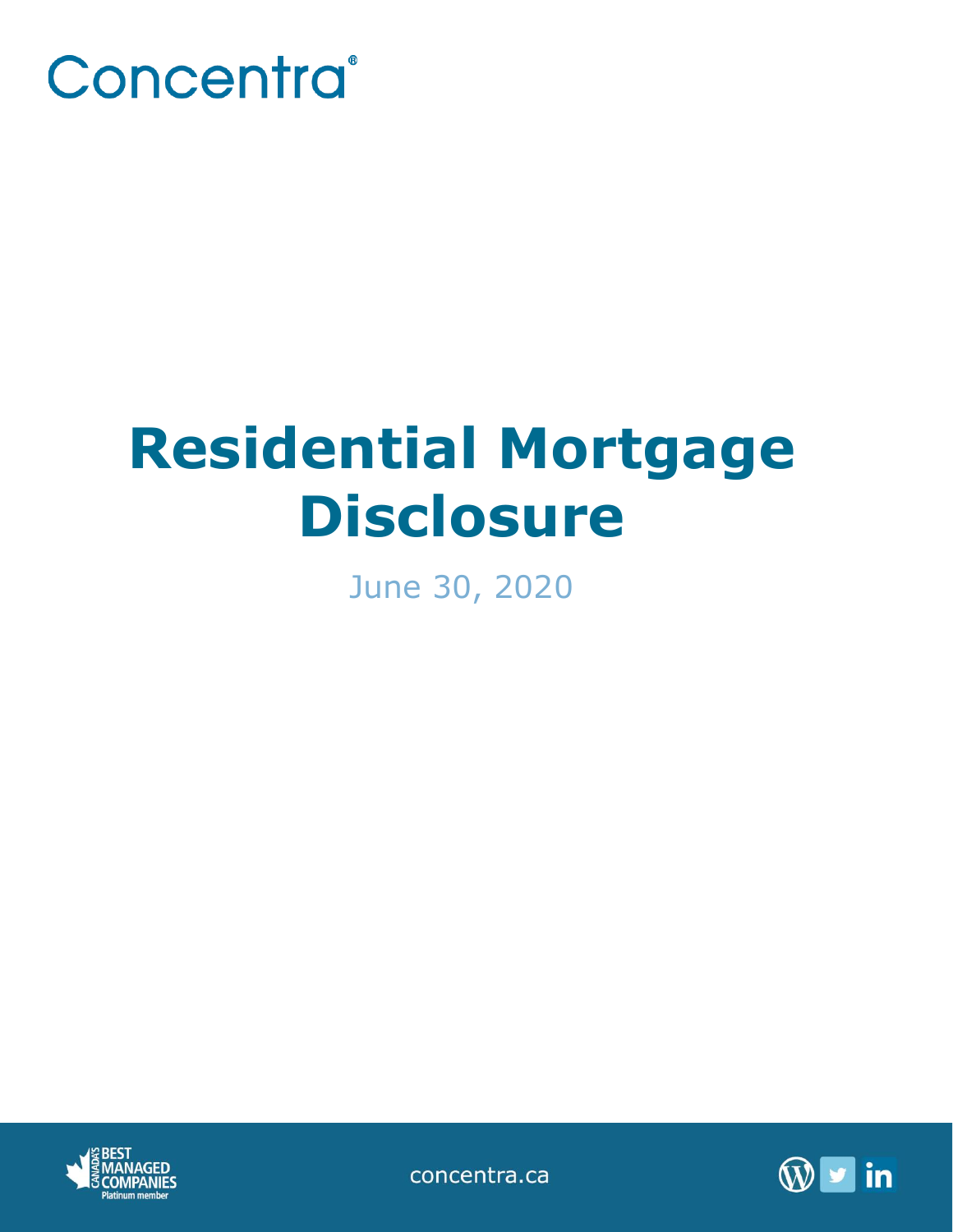# **June 30, 2020 Residential Mortgage Disclosure**

In accordance with the *Office of the Superintendent of Financial Institutions Canada (OSFI) Guideline B20 – Residential Mortgage Underwriting Practices and Procedures* issued June 2012, additional disclosure is provided regarding the company's residential mortgage exposure.

The company is limited to providing residential real estate loans of no more than 80% of the collateral value. Lending at a higher loan-to-value (LTV) is permitted but requires default insurance. This insurance is contractual coverage of the eligible facilities that protects the company's real estate secured lending portfolio against potential losses caused by borrower default. It is provided by either government backed entities or other approved private mortgage insurers.

On an annual basis the company performs a stress test to determine the impact of a significant decline in house prices on the residential mortgage portfolio. Due to the high percentage of insured residential mortgages held on the balance sheet and the increase in house prices since initial underwriting, there is very little impact to the company's capital position from this stress event.

## **Residential mortgages and home equity lines of credit (insured vs. uninsured)** *(1)*

The following table presents amounts of insured and uninsured residential mortgages and home equity lines of credit (HELOCs), by geographic regions.

|                            | June 30, 2020 |                              |                  |                          |                 |                        |                  |       |               |              |                  |                          |  |
|----------------------------|---------------|------------------------------|------------------|--------------------------|-----------------|------------------------|------------------|-------|---------------|--------------|------------------|--------------------------|--|
|                            |               | <b>Residential Mortgages</b> |                  |                          |                 | <b>HELOCS</b>          |                  |       |               | <b>Total</b> |                  |                          |  |
|                            | Insured $(2)$ |                              | <b>Uninsured</b> |                          |                 | Insured <sup>(2)</sup> | <b>Uninsured</b> |       | Insured $(2)$ |              | <b>Uninsured</b> |                          |  |
|                            | \$            | $\frac{1}{2}$                | \$               | %                        | \$              | %                      | \$               | %     | \$            | %            | \$               | %                        |  |
| Province $(3)$             |               |                              |                  |                          |                 |                        |                  |       |               |              |                  |                          |  |
| Atlantic                   | 253,806       | 6.09                         | 8,705            | 0.47                     |                 | $\sim$                 | 1,109            | 1.30  | 253,806       | 6.09         | 9,814            | 0.51                     |  |
| Quebec                     | 3,139         | 0.08                         | 10               | $\overline{\phantom{a}}$ |                 |                        |                  |       | 3,139         | 0.08         | 10               | $\overline{\phantom{a}}$ |  |
| Ontario                    | 1,678,375     | 40.25                        | 1,556,569        | 83.96                    | $\qquad \qquad$ |                        | 41,980           | 49.37 | 1,678,375     | 40.25        | 1,598,549        | 82.44                    |  |
| Prairies &<br>Territories  | 1,668,988     | 40.02                        | 161,314          | 8.70                     | $\overline{a}$  | $\sim$ $-$             | 11,858           | 13.95 | 1,668,988     | 40.02        | 173,172          | 8.93                     |  |
| <b>British</b><br>Columbia | 565,394       | 13.56                        | 127,440          | 6.87                     | 429             | 100.00                 | 30,081           | 35.38 | 565,823       | 13.56        | 157,521          | 8.12                     |  |
| Total                      | 4,169,702     | 100                          | 1,854,038        | 100                      | 429             | 100                    | 85,028           | 100   | 4,170,131     | 100          | 1,939,066        | 100                      |  |

(Thousands of Canadian dollars, except percentage amounts)

*(1) This table was prepared based on the disclosure requirements contained in OSFI's B-20 Guideline. All reverse mortgages secured by residential property are considered to be HELOC.*

*(2) Default insurance is contractual coverage of eligible facilities whereby the company's exposure to real estate secured lending is protected against potential shortfalls caused by borrower default. This insurance is provided by either government backed or other private mortgage default insurers. (3) The province represents the location of the property in Canada. There are no foreign operations.*



**\_\_\_\_\_\_\_\_\_\_\_\_\_\_\_\_\_\_\_\_\_\_\_\_\_\_\_\_\_\_\_\_\_\_\_\_\_\_\_\_\_\_\_\_**